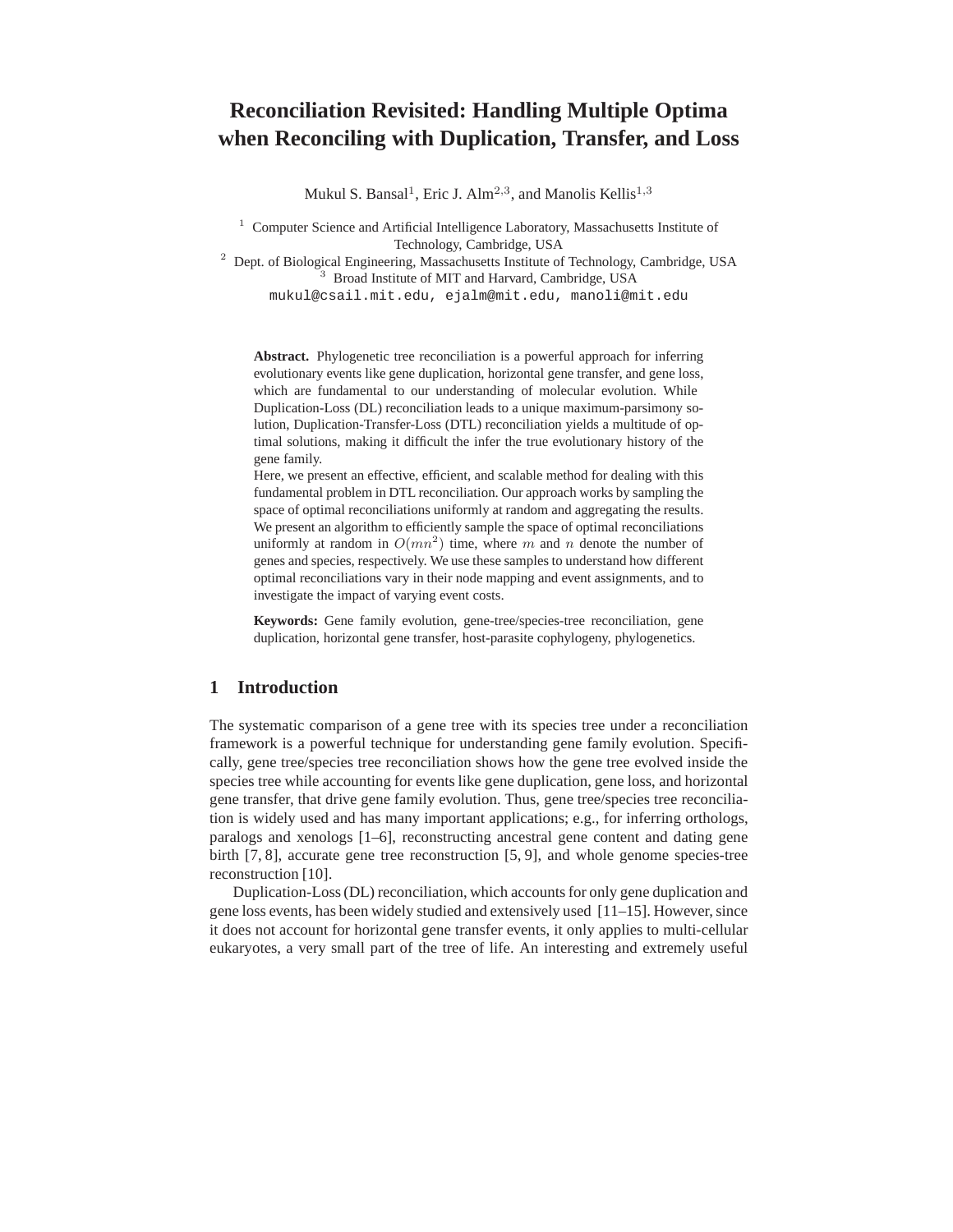property of DL-reconciliation is that, assuming that loss events have a non-zero positive cost, the most parsimonious reconciliation is always unique [14]. In addition, the most parsimonious reconciliation remains the same irrespective of the chosen event costs for duplication and loss. Given these properties, there is no ambiguity in interpreting the results of DL-reconciliation, making it very easy to use in practice.

The limited applicability of DL reconciliation has led to the formulation of the Duplication-Transfer-Loss (DTL) reconciliation model, which can simultaneously account for duplication, transfer, and loss events and can be applied to species and gene families from across the entire tree of life. Indeed, the DTL-reconciliation model and its variants have been widely studied in the literature [8, 16–22]. In addition, DTLreconciliation has also been indirectly studied in the context of the host-parasite cophylogeny problem [23–27].

The DTL-reconciliation problem is typically solved in a parsimony framework, where costs are assigned to duplication, transfer, and loss events, and the goal is to find a reconciliation with minimum total cost. DTL-reconciliations can sometimes be *time-inconsistent*; i.e, the inferred transfers may induce contradictory constraints on the dates for the internal nodes of the species tree. The problem of finding an optimal *time-consistent* reconciliation is known to be NP-hard [18, 27]. Thus, in practice, the goal is to find an optimal (but not necessarily time-consistent) DTL-reconciliation. The problem of finding an optimal time-consistent reconciliation does become efficiently solvable [17] if the species tree is fully dated. However, accurately dating the internal nodes of a species tree is a notoriously difficult problem [28], which severely restricts its applicability. Thus, for wider applicability and efficient solvability, in this work, unless otherwise stated, we assume the input species tree is undated and seek an optimal (not necessarily time-consistent) DTL-reconciliation [8, 18, 20, 21]. This problem can be solved very efficiently, with our own algorithm achieving the fastest known time complexity of  $O(mn)$  [21], where m and n denote the number of nodes in the gene tree and species tree respectively.

Despite its extensive literature, the DTL-reconciliation problem remains difficult to use in practice for understanding gene family evolution. The first reason for this difficulty is that there are often multiple equally optimal reconciliations for a given gene tree and species tree and for a fixed assignment of event costs. The second reason is that event costs, which can be very difficult to assign confidently, play a much more important role than in DL reconciliation, as varying the costs can result in different optimal reconciliations.

Thus, when applying DTL-reconciliation in practice, it is unclear whether the evolutionary history implied by a particular given optimal solution is meaningful, as many other optimal reconciliations exist with the same minimal reconciliation cost. Moreover, it is unclear whether the properties of an optimal reconciliation are representative of the space of optimal reconciliations, and also how large and diverse this space is. Furthermore, the number of optimal reconciliations is often prohibitively large, as it can grow exponentially in the number of events required for the reconciliation, making even the basic task of enumerating all optimal reconciliations unfeasible for all but the smallest of gene trees [20]. Here, we directly address these problems and seek to make DTL-reconciliation as easy to use as the DL-reconciliation model.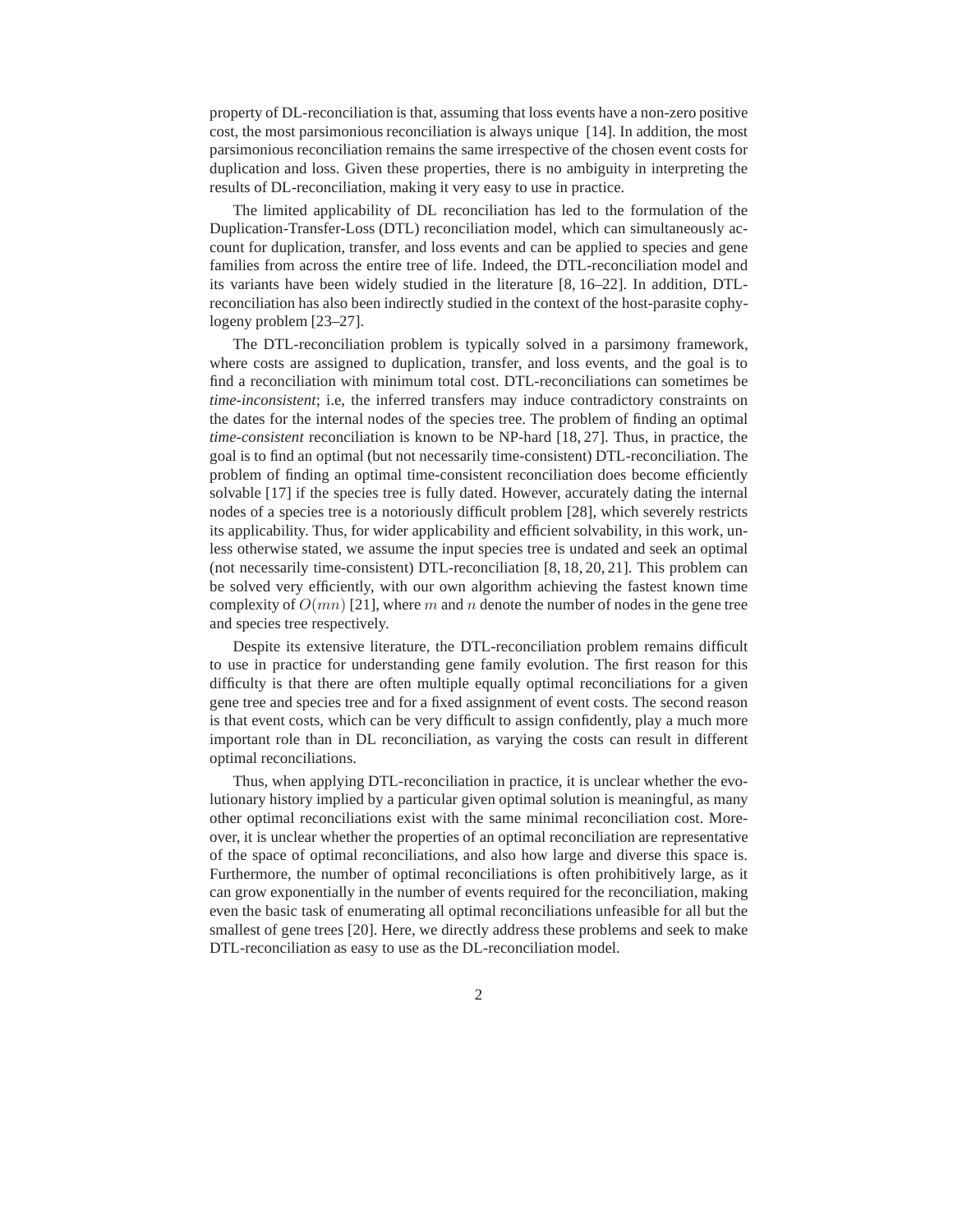**Our contribution.** In this work, we develop the first efficient and scalable approach to explore the space of optimal DTL-reconciliations and show how it can be used to infer the similarities and differences in the different optimal reconciliations for any given input instance. Our approach is based on uniformly random sampling of optimal reconciliations and we demonstrate the utility of our approach by applying it to a biological dataset of approximately 4700 gene trees from 100 (predominantly prokaryotic) taxa [8]. Specifically, our contributions are as follows:

- 1. We analyze the gene trees in the biological dataset and show that even gene trees with only a few dozen genes often have many millions of optimal reconciliations. This analysis provides the first detailed look into the prevalence of optimal reconciliations in biological datasets.
- 2. We show how to efficiently sample the space of optimal reconciliations uniformly at random. Our algorithm produces each random sample in  $O(mn^2)$  time, where  $m$  and  $n$  denote the number of nodes in the gene tree and species tree, respectively. This algorithm is fast enough to be applied thousands of times to the same dataset and scalable enough to be applied to datasets with hundreds or thousands of taxa.
- 3. We use our algorithm for random sampling to explore the space of optimal reconciliations and investigate the similarities and differences between the different optimal reconciliations. We show how to distinguish between the parts of the reconciliation that have high support from those that are more variable across the different multiple optima.
- 4. We show that even in the presence of multiple optimal solutions, a large amount of shared information can be extracted from the different optimal reconciliations. For instance, we observed that, for fixed event costs, any internal node taken from a gene tree in the biological dataset had a 93.31% chance of having the same event assignment (speciation, duplication, or transfer) and a 73.15% chance of being mapped to the same species tree node, across all (sampled) optimal reconciliations.
- 5. Our method allows users to compare the space of optimal reconciliations for different event costs and extract the shared aspects of the reconciliation. This makes it possible to study the impact of using different event costs and to meaningfully apply DTL-reconciliation even if one is unsure of the exact event costs to use. We applied our method to the biological dataset using different event costs and observed that large parts of the reconciliation tend to be robust to event cost changes.

Thus, in this work, we introduce the first efficient and scalable method for exploring the space of optimal reconciliations. Our new method allows for the very first largescale exploration of the space of optimal reconciliations in real biological datasets.

The remainder of the paper is organized as follows: The next section introduces basic definitions and preliminaries. In Section 3 we study the prevalence of multiple optimal reconciliations in biological data. We introduce our sampling based approach and algorithms in Section 4. Section 5 shows the results of our analysis of multiple optimal reconciliations for the biological dataset, and in Section 6 we show how our method can be applied to study the impact of using different reconciliation costs. Concluding remarks appear in Section 7.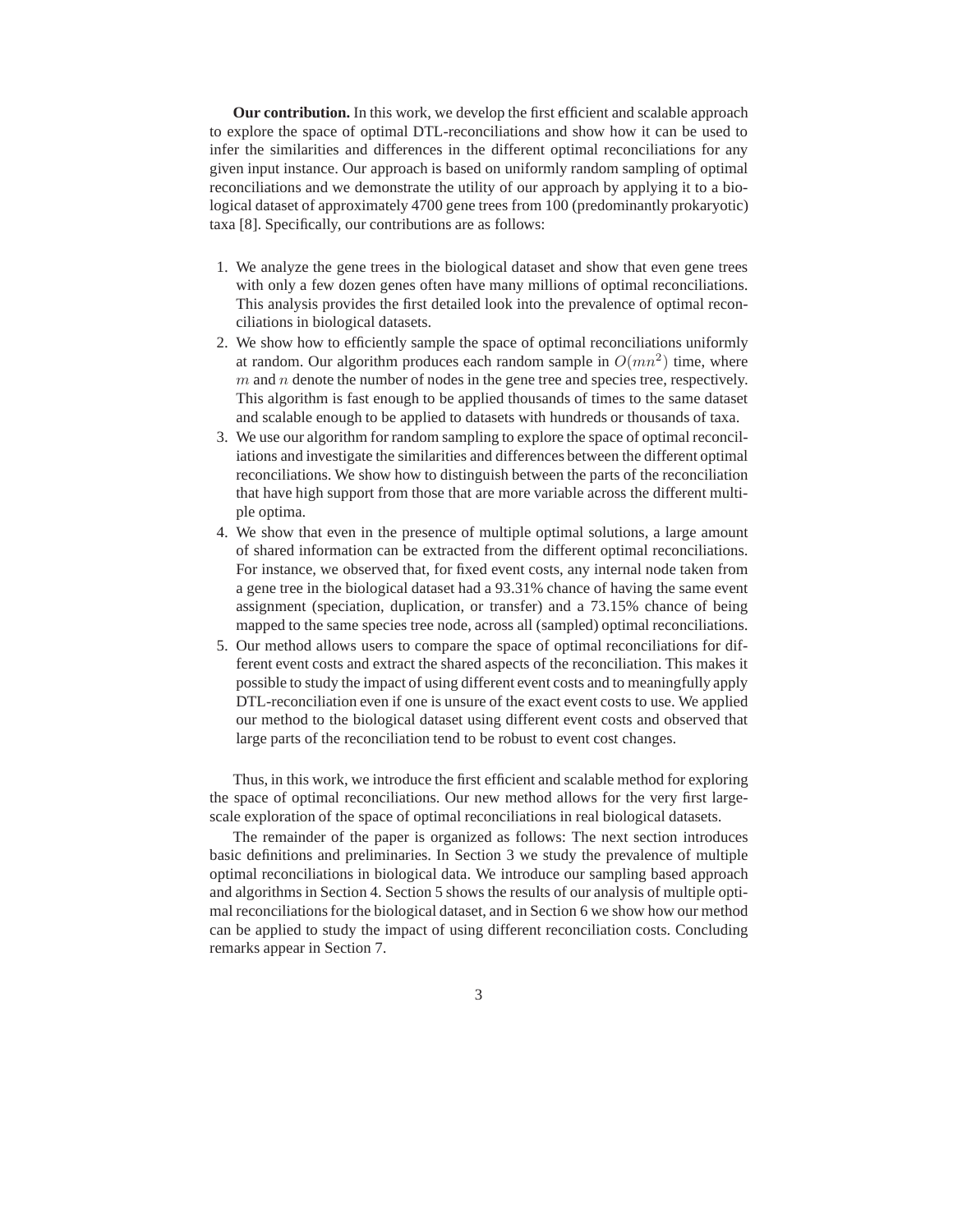#### **2 Definitions and preliminaries**

We follow the basic definitions and notation from [21]. Given a tree  $T$ , we denote its node, edge, and leaf sets by  $V(T)$ ,  $E(T)$ , and  $Le(T)$  respectively. If T is rooted, the root node of T is denoted by  $rt(T)$ , the parent of a node  $v \in V(T)$  by  $pa_T(v)$ , its set of children by  $Ch_T(v)$ , and the (maximal) subtree of T rooted at v by  $T(v)$ . If two nodes in T have the same parent, they are called *siblings*. The set of *internal nodes* of T, denoted  $I(T)$ , is defined to be  $V(T) \setminus Le(T)$ . We define  $\leq_T$  to be the partial order on  $V(T)$  where  $x \leq_T y$  if y is a node on the path between  $rt(T)$  and x. The partial order  $\geq_T$  is defined analogously, i.e.,  $x \geq_T y$  if x is a node on the path between  $rt(T)$ and y. We say that v is an *ancestor* of u, or that u is a *descendant* of v, if  $u \leq_T v$  (note that, under this definition, every node is a descendant as well as ancestor of itself). We say that x and y are *incomparable* if neither  $u \leq_T v$  nor  $v \leq_T u$ . Given a non-empty subset  $L \subseteq Le(T)$ , we denote by  $lca_T(L)$  the least common ancestor (LCA) of all the leaves in L in tree T; that is,  $lca_T(L)$  is the unique smallest upper bound of L under  $\leq_T$ . Given  $x, y \in V(T)$ ,  $x \to_T y$  denotes the unique path from x to y in T. We denote by  $d_T(x, y)$  the number of edges on the path  $x \rightarrow_T y$ . Throughout this work, unless otherwise stated, the term tree refers to a rooted binary tree.

We assume that each leaf of the gene trees is labeled with the species from which that gene was sampled. This labeling defines a *leaf-mapping*  $\mathcal{L}_{G,S}$ :  $Le(G) \rightarrow Le(S)$ that maps a leaf node  $g \in Le(G)$  to that unique leaf node  $s \in Le(S)$  which has the same label as g. Note that gene trees may have more than one gene sampled from the same species. Throughout this work, we denote the gene tree and species tree under consideration by G and S respectively and will assume that  $\mathcal{L}_{G,S}(g)$  is well defined.

#### **2.1 Reconciliation and DTL-scenarios**

Reconciling a gene tree with a species tree involves mapping the gene tree into the species tree. Next, we define what constitutes a valid reconciliation; specifically, we define a Duplication-Transfer-Loss scenario (DTL-scenario) [18, 21] for  $G$  and  $S$  that characterizes the mappings of  $G$  into  $S$  that constitute a biologically valid reconciliation. Essentially, DTL-scenarios map each gene tree node to a unique species tree node in a consistent way that respects the immediate temporal constraints implied by the species tree, and designate each gene tree node as representing either a speciation, duplication, or transfer event.

**Definition 1 (DTL-scenario).** *A DTL-scenario for* G *and* S *is a seven-tuple*  $\langle \mathcal{L}, \mathcal{M}, \Sigma, \Delta, \Theta, \Xi, \tau \rangle$ , where  $\mathcal{L}:$  *Le*(*G*)  $\rightarrow$  *Le(S)* represents the leaf-mapping from G *to* S, M:  $V(G) \rightarrow V(S)$  maps each node of G *to* a node of S, the sets  $\Sigma$ ,  $\Delta$ , and Θ *partition* I(G) *into speciation, duplication, and transfer nodes respectively,* Ξ *is a subset of gene tree edges that represent transfer edges, and*  $\tau: \Theta \to V(S)$  *specifies the recipient species for each transfer event, subject to the following constraints:*

- *1. If*  $g \in Le(G)$ *, then*  $\mathcal{M}(g) = \mathcal{L}(g)$ *.*
- 2. If  $g \in I(G)$  and g' and g'' denote the children of g, then,
	- (a)  $\mathcal{M}(g) \not\leq_S \mathcal{M}(g')$  and  $\mathcal{M}(g) \not\leq_S \mathcal{M}(g'')$ ,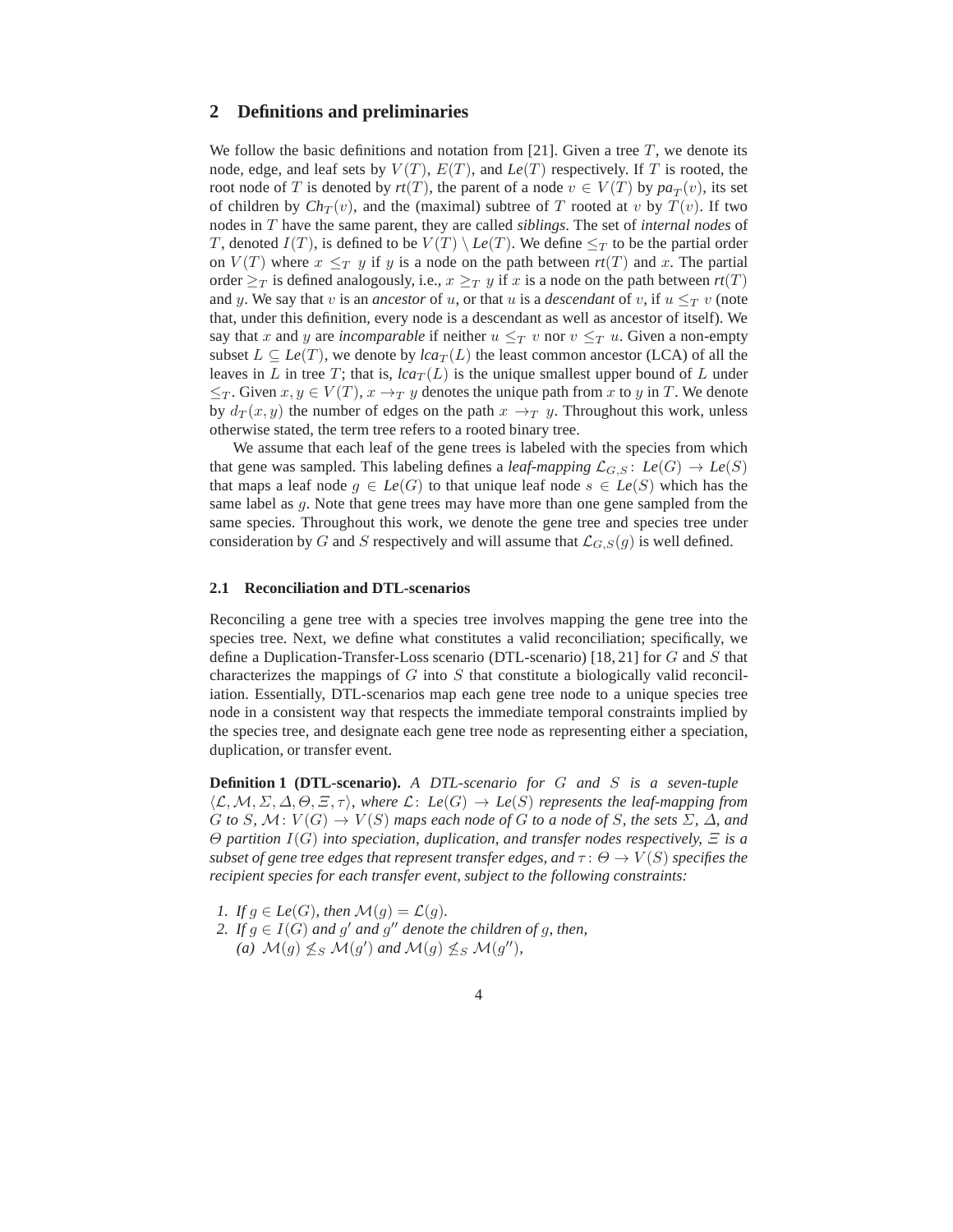(b) At least one of  $\mathcal{M}(g')$  and  $\mathcal{M}(g'')$  is a descendant of  $\mathcal{M}(g)$ .

- *3. Given any edge*  $(g, g') \in E(G)$ ,  $(g, g') \in \Xi$  *if and only if*  $\mathcal{M}(g)$  *and*  $\mathcal{M}(g')$  *are incomparable.*
- *4.* If  $g \in I(G)$  and  $g'$  and  $g''$  denote the children of g, then,
	- *(a)*  $g \in \Sigma$  *only if*  $\mathcal{M}(g) = \text{lca}(\mathcal{M}(g'), \mathcal{M}(g''))$  *and*  $\mathcal{M}(g')$  *and*  $\mathcal{M}(g'')$  *are incomparable,*
	- *(b)*  $g \in \Delta$  *only if*  $\mathcal{M}(g) \geq_S \text{lca}(\mathcal{M}(g'), \mathcal{M}(g'')),$
	- *(c)*  $g \in \Theta$  *if and only if either*  $(g, g') \in \Xi$  *or*  $(g, g'') \in \Xi$ .
	- *(d)* If  $g \in \Theta$  and  $(g, g') \in \Xi$ , then  $\mathcal{M}(g)$  and  $\tau(g)$  must be incomparable, and  $\mathcal{M}(g')$  must be a descendant of  $\tau(g)$ , i.e.,  $\mathcal{M}(g') \leq_S \tau(g)$ .

Constraint 1 above ensures that the mapping  $M$  is consistent with the leaf-mapping  $\mathcal{L}$ . Constraint 2(a) imposes on M the temporal constraints implied by S. Constraint 2(b) implies that any internal node in  $G$  may represent at most one transfer event. Constraint 3 determines the edges of  $G$  that are transfer edges. Constraints  $4(a)$ ,  $4(b)$ , and  $4(c)$ state the conditions under which an internal node of G may represent a speciation, duplication, and transfer respectively. Constraint 4(d) specifies which species may be designated as the recipient species for any given transfer event.

In some cases, one may wish to restrict transfer events to only occur between coexisting species. This requires that divergence time information (either absolute or relative) be available for all the internal nodes of the species tree. In such cases, the definition of a DTL-scenario remains the same, except for the additional restriction on transfer events.

DTL-scenarios correspond naturally to reconciliations and it is straightforward to infer the reconciliation of  $G$  and  $S$  implied by any DTL-scenario. Figure 1 shows two simple DTL-scenarios. Given a DTL-scenario, one can directly count the minimum number of gene losses in the corresponding reconciliation. For brevity, we refer the reader to [21] for further details on how to count losses in DTL-scenarios.

Let  $P_{\Delta}$ ,  $P_{\Theta}$ , and  $P_{loss}$  denote the costs associated with duplication, transfer, and loss events respectively. The reconciliation cost of a DTL-scenario is defined as follows.

**Definition 2 (Reconciliation cost of a DTL-scenario).** *Given a DTL-scenario*  $\alpha$  =  $\langle \mathcal{L}, \mathcal{M}, \Sigma, \Delta, \Theta, \Xi, \tau \rangle$  for G and S, the reconciliation cost *associated with*  $\alpha$  *is given*  $b\mathbf{y} \mathcal{R}_{\alpha} = P_{\Delta} \cdot |\Delta| + P_{\Theta} \cdot |\Theta| + P_{loss} \cdot Loss_{\alpha}$ .

Given G and S, along with event costs  $P_{\Delta}$ ,  $P_{\Theta}$ , and  $P_{loss}$ , the goal is to find a most parsimonious reconciliation of  $G$  and  $S$ . More formally,

**Problem 1 (Most Parsimonious Reconciliation (MPR))** *Given* G *and* S*, the* most parsimonious reconciliation (MPR) *problem is to find a DTL-scenario for* G *and* S *with minimum reconciliation cost.*

We distinguish two versions of the MPR problem: (i) The *Undated MPR (U-MPR)* problem where the species tree is undated, and (ii) the *Fully-dated MPR (D-MPR)* problem where every node of the species tree has an associated divergence time estimate (or there is a known total order on the internal nodes of the species tree) and transfer events are required to occur only between coexisting species.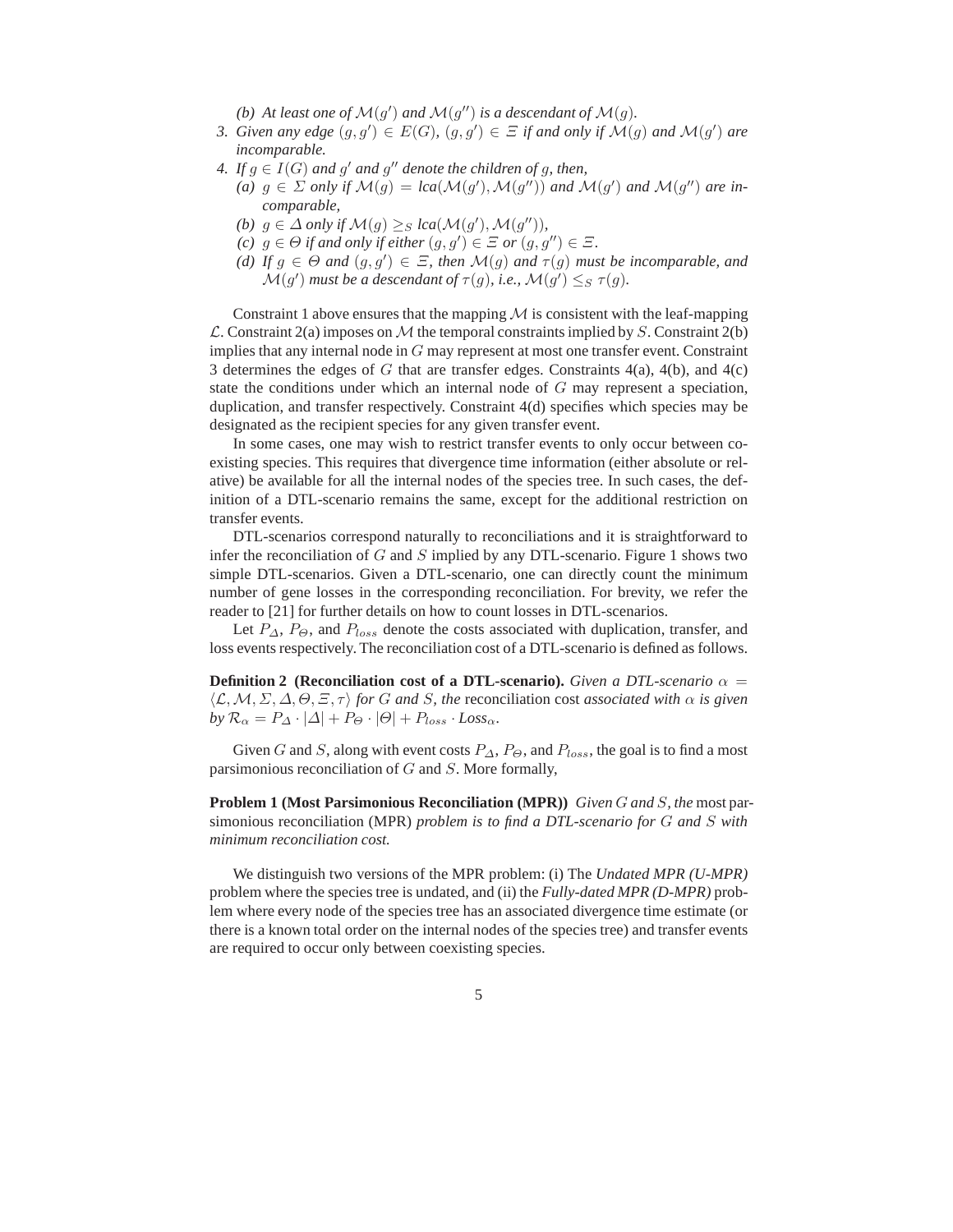

**Fig. 1. Multiple optimal reconciliations.** Parts (a) and (b) show two different reconciliations for the gene tree and species tree depicted in the figure. Both of the reconciliations are optimal for event costs  $P_{\Delta} = 1$ ,  $P_{\Theta} = 3$ , and  $P_{loss} = 1$ . The reconciliation in part (a) invokes one duplication, one transfer, and two losses, while the reconciliation in part (b) invokes two transfers.

#### **3 Multiple optimal solutions**

In general, for any fixed values of  $P_{\Delta}$ ,  $P_{\Theta}$ , and  $P_{loss}$ , there may be multiple equally optimal solutions to the MPR problem (both U-MPR and D-MPR). This is illustrated in Figure 1. The figure also illustrates the fundamental problem with having multiple optima: Given the different evolutionary histories implied by the different multiple optima, what is the true evolutionary history of the gene family? We address this problem in this paper. But first, in this section, we investigate the prevalence of optimal reconciliations in real datasets. For our study, we use a published biological dataset of 4735 gene trees and 100 (predominantly prokaryotic) species [8]. The gene trees in the dataset have median and average leaf-set sizes of 18 and 35.1, respectively. This dataset has been previously analyzed using DTL-reconciliation but without consideration of multiple optima. In our analysis of this dataset we used the same event costs as used in [8] (i.e.,  $P_{\Delta} = 2$ ,  $P_{\Theta} = 3$ , and  $P_{loss} = 1$ ). Since the gene trees in the dataset are unrooted, we first rooted them optimally by choosing a root that minimized the reconciliation cost. In cases where there were multiple optimal rootings, we chose one of the optimal rootings at random. We computed the number of multiple optimal reconciliations for each of the rooted gene trees by augmenting the dynamic programming algorithm used to solve the MPR problem (e.g., [21]) to keep track of the number of optima for each sub-problem. Further algorithmic details appear in Section 4. Unless otherwise stated, all analyses in the manuscript were performed using the undated version of DTL-reconciliation.

Figure 2 shows the results of our analysis. As part (a) of the figure shows, only 17% of the approximately 4700 gene trees have a unique optimal reconciliation. Over half of the gene trees have over 100 optimal reconciliations and 15% have more than 10,000 optimal reconciliations. This illustrates the extent of the problem with multiple optimal reconciliations in biological datasets. As part (b) of the figure shows, the number of optimal reconciliations tends to increase exponentially with gene tree size. These results demonstrate the importance of considering multiple optima in DTL-reconciliation, and the impracticality of enumerating all optimal reconciliations for all but the smallest gene trees.

We also repeated the above analysis using the dated version of the DTL-reconciliation problem (i.e., the D-MPR problem), and observed no significant reduction in the num-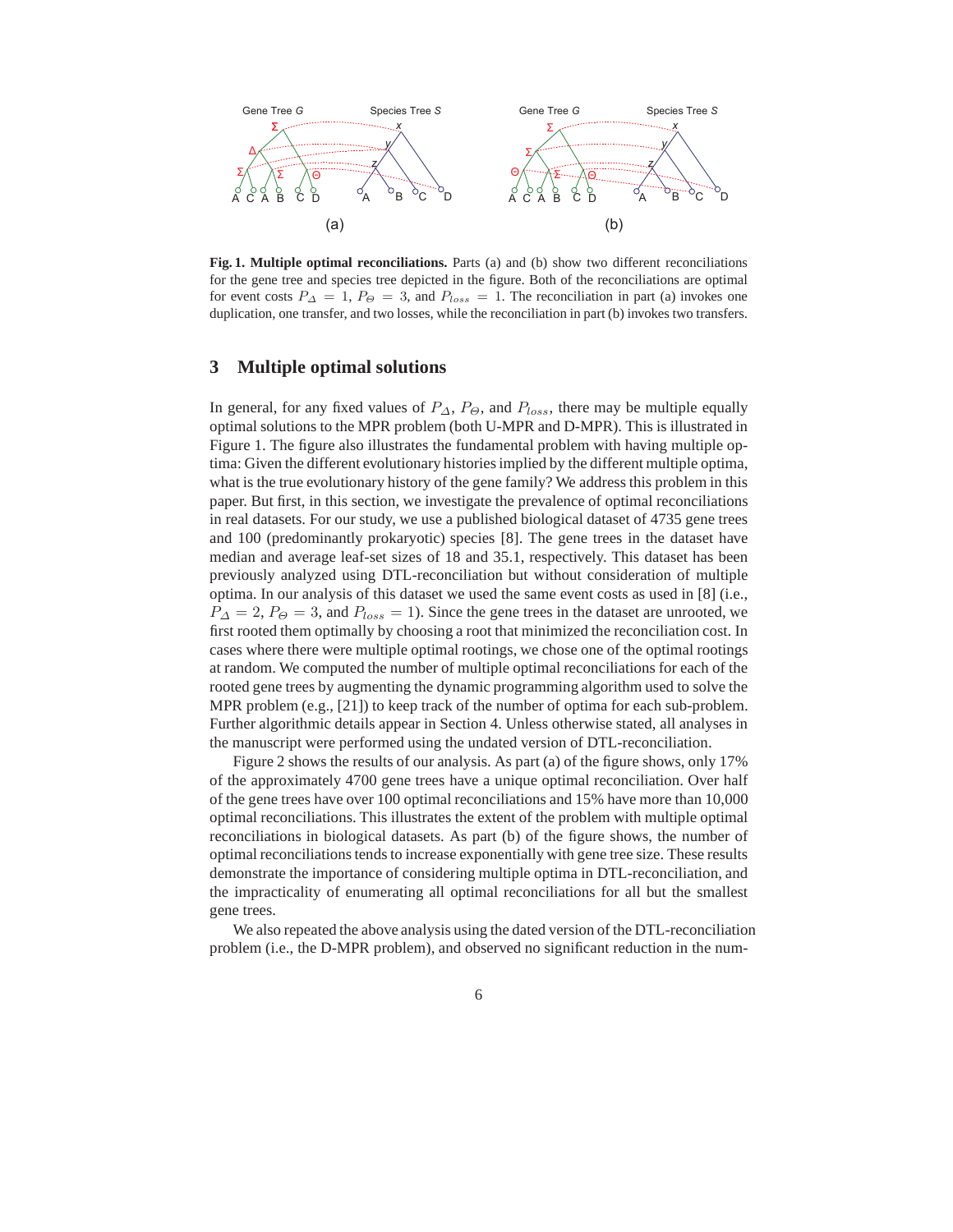

**Fig. 2. Number of optimal reconciliations for the gene trees in the biological dataset.** The pie chart in part (a) shows the distribution of the number of optimal reconciliations for the gene trees in the biological dataset. The dot plot in part (b) plots the size (number of internal nodes) and the number of optimal reconciliations for each gene tree. Due to arithmetic overflow concerns, results are only shown for the 4699 (out of 4735) gene trees that had fewer than  $10^{16}$  optima.

ber of multiple optima. For instance, even for the dated version, 14% of the gene trees had more than 10,000 optimal reconciliations.

Recall that the gene trees in the dataset were originally unrooted. While the results above are for a fixed optimal rooting of these gene trees, we point out that about half the gene trees in the dataset have more than one optimal rooting.It may thus be necessary, in practice, to either consider all possible optimal rootings when studying multiple optimal reconciliations, or to use other information to assign a root uniquely.

# **4 Uniformly random sampling of optimal reconciliations**

As Section 3 demonstrates, the exhaustive enumeration of all optimal reconciliations is only feasible for very small gene trees. In this section we show how to sample the space of reconciliations uniformly at random. Random sampling makes it possible to explore the space of optimal reconciliations without exhaustive enumeration, and makes it possible to understand the variability in the different reconciliations and to distinguish between the highly supported and weakly supported parts of a given optimal reconciliation. Our algorithm for random sampling is based on the dynamic programming algorithm for the MPR problem from [21]. The idea is to keep track of the number of optimal solutions for each subproblem considered in the dynamic programming algorithm. In the following, we show how to compute the number of optimal solutions at each step correctly and efficiently. First, we need a few definitions.

Given any  $g \in I(G)$  and  $s \in V(S)$ , let  $c_{\Sigma}(g, s)$  denote the cost of an optimal reconciliation of  $G(g)$  with S such that g maps to s and  $g \in \Sigma$ . The terms  $c_{\Delta}(g, s)$  and  $c_{\Theta}(g, s)$  are defined similarly for  $g \in \Delta$  and  $g \in \Theta$  respectively. Given any  $g \in V(G)$ and  $s \in V(S)$ , we define  $c(g, s)$  to be the cost of an optimal reconciliation of  $G(g)$  with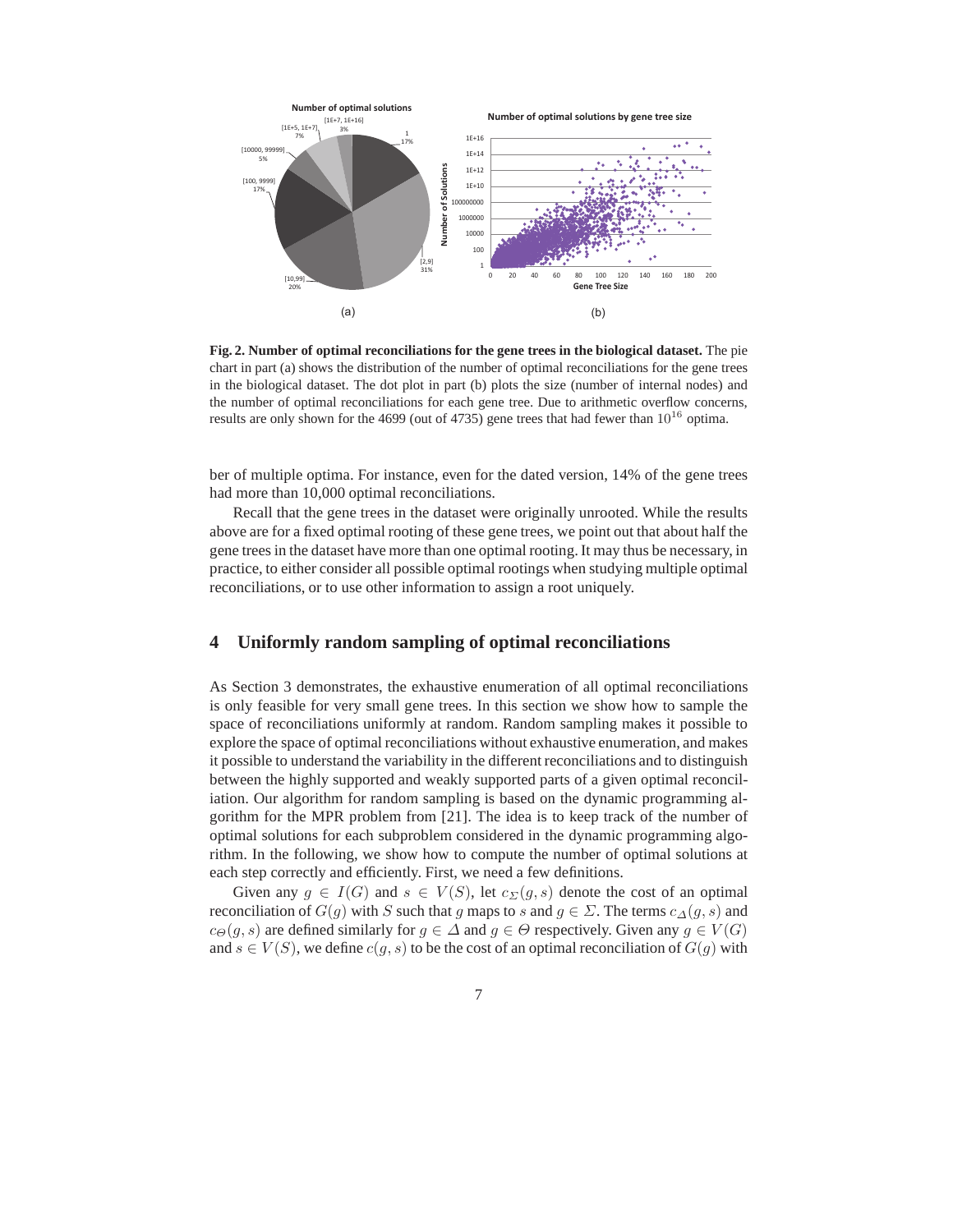S such that q maps to s. The algorithm for the MPR problem performs a nested postorder traversal of the gene tree and species tree to compute the value of  $c(g, s)$  for each g and s. The dynamic programming table is initialized as follows for each  $g \in Le(G)$ :  $c(g, s) = 0$  if  $s = \mathcal{M}(g)$ , and  $c(g, s) = \infty$  otherwise. For  $g \in I(G)$ , observe that  $c(g, s) = \min\{c_{\Sigma}(g, s), c_{\Delta}(g, s), c_{\Theta}(g, s)\}.$ 

At each step, the values of  $c_{\Sigma}(g, s)$ ,  $c_{\Delta}(g, s)$ , and  $c_{\Theta}(g, s)$  for any  $g \in I(G)$  and  $s \in V(S)$ , can be computed based on the previously computed values of  $c(\cdot, \cdot)$ . To show how  $c_{\Sigma}(g, s)$ ,  $c_{\Delta}(g, s)$ , and  $c_{\Theta}(g, s)$  are computed we need some additional notation. Let  $in(g, s) = min_{x \in V(S(s))} {P_{loss} \cdot d_S(s, x) + c(g, x)}$  and  $out(g, s) =$  $\min_{x \in V(S)}$  incomparable to s  $c(g, x)$ . In other words: *out*( $g, s$ ) is the cost of an optimal reconciliation of  $G(g)$  with S such that g may map to any node from  $V(S)$  that is incomparable to s; and  $in(g, s)$  is the cost of an optimal reconciliation of  $G(g)$  with S such that g may map to any node, say x, in  $V(S(s))$  but with an additional reconciliation cost of one loss event for each edge on the path from s to x. The values  $c_{\Sigma}(g, s)$ ,  $c_{\Delta}(g, s)$ , and  $c_{\Theta}(g, s)$  are computed as follows:

For any  $g \in I(G)$  and  $s \in I(S)$ , let  $\{g', g''\} = Ch_G(g)$  and  $\{s', s''\} = Ch_S(s)$ .

If  $s \in Le(S)$  then,

 $c_{\Sigma}(q, s) = \infty$ ,  $c_{\Delta}(g, s) = P_{\Delta} + c(g', s) + c(g'', s)$ , and

If  $s \neq rt(S)$ , then  $c_{\Theta}(g, s) = P_{\Theta} + \min\{in(g', s) + out(g'', s), in(g'', s) +$  $out(g', s)$ . Else,  $c_{\Theta}(g, s) = \infty$ .

If 
$$
s \in I(S)
$$
 then,

$$
c_{\Sigma}(g, s) = \min\{in(g', s') + in(g'', s''), in(g'', s') + in(g', s'')\}.
$$
  
\n
$$
c_{\Delta}(g, s) = P_{\Delta} + \min\begin{cases}c(g', s) + in(g'', s'') + P_{loss}, & c(g', s) + in(g'', s') + P_{loss}, \\c(g'', s) + in(g', s'') + P_{loss}, & c(g'', s) + in(g', s') + P_{loss}, \\c(g', s) + c(g'', s), & in(g', s') + in(g'', s'') + 2P_{loss}, \\in(g', s'') + in(g'', s') + 2P_{loss}, & in(g', s') + in(g'', s') + 2P_{loss}, \\in(g', s'') + in(g'', s'') + 2P_{loss}. \end{cases}
$$
  
\nIf  $s \neq rt(S)$ , then  $c_{\Sigma}(g, s) = P_{\Delta} + \min\{in(g', s) + out(g'', s) - in(g'', s')\} = P_{\Sigma} + \min\{in(g', s) + out(g'', s) - in(g'', s')\} = P_{\Sigma} + \min\{in(g', s) + out(g'', s') - in(g'', s')\} = P_{\Sigma} + \min\{in(g', s) + out(g'', s') - in(g'', s')\} = P_{\Sigma} + \min\{in(g', s) + out(g'', s') - in(g'', s')\} = P_{\Sigma} + \min\{in(g', s) + out(g'', s') - in(g'', s')\} = P_{\Sigma} + \min\{in(g'', s) + out(g'', s') - in(g'', s')\} = P_{\Sigma} + \min\{in(g'', s) + out(g'', s') - in(g'', s')\} = P_{\Sigma} + \min\{in(g'', s) + out(g'', s') + in(g'', s')\} = P_{\Sigma} + \min\{in(g'', s) + out(g'', s') + in(g'', s')\} = P_{\Sigma} + \min\{in(g'', s) + out(g'', s') + in(g'', s')\} = P_{\Sigma} + \min\{in(g'', s') + out(g'', s') + in(g'', s')\} = P_{\Sigma} + \min\{in(g'', s') + out(g'', s') + in(g'', s')\} = P_{\Sigma} + \min\{in(g'', s') + out(g'', s') + in(g'', s')\} = P_{\Sigma} + \min\{in(g'', s') + out(g'', s') + in(g'', s')\} = P_{\Sigma} + \min\{in(g'', s') + out(g'', s') + in(g'', s')\} = P_{\Sigma} + \min$ 

If  $s \neq rt(S)$ , then  $c_{\Theta}(g, s) = P_{\Theta} + \min\{in(g', s) + out(g'', s), in(g'', s) +$  $out(g', s)$ . Else,  $c_{\Theta}(g, s) = \infty$ .

The optimal reconciliation cost of G and S is simply:  $\min_{s \in V(S)} c(rt(G), s)$ , and an optimal reconciliation with that cost can be reconstructed by backtracking in the dynamic programming table. We refer the reader to [21] for further algorithmic details.

To output optimal reconciliations uniformly at random we must keep track of the number of optimal reconciliations for each of the subproblems considered in the DP algorithm. We define the following: For any  $g \in V(G)$  and  $s \in V(S)$ , let  $N(g, s)$ denote the number of optimal solutions for reconciling  $G(g)$  with S such that g maps to s. The idea is to compute  $N(\cdot, \cdot)$  using the same nested post-order traversal used to compute the  $c(\cdot, \cdot)$  values. The dynamic programming table for  $N(\cdot, \cdot)$  is initialized as follows for each  $g \in Le(G)$ :  $N(g, s) = 1$  if  $s = \mathcal{M}(g)$ , and  $N(g, s) = 0$  otherwise. To compute  $N(g, s)$ , for  $g \in I(G)$ , we must consider all possible mappings of g' and g'' that yield a cost of  $c(q, s)$ . For the remainder of this discussion, in the interest of brevity and clarity, we will assume that  $s \in I(S)$  and  $s \neq rt(S)$ ; the cases when  $s \in Le(S)$  or  $s = rt(S)$  are easy to handle analogously.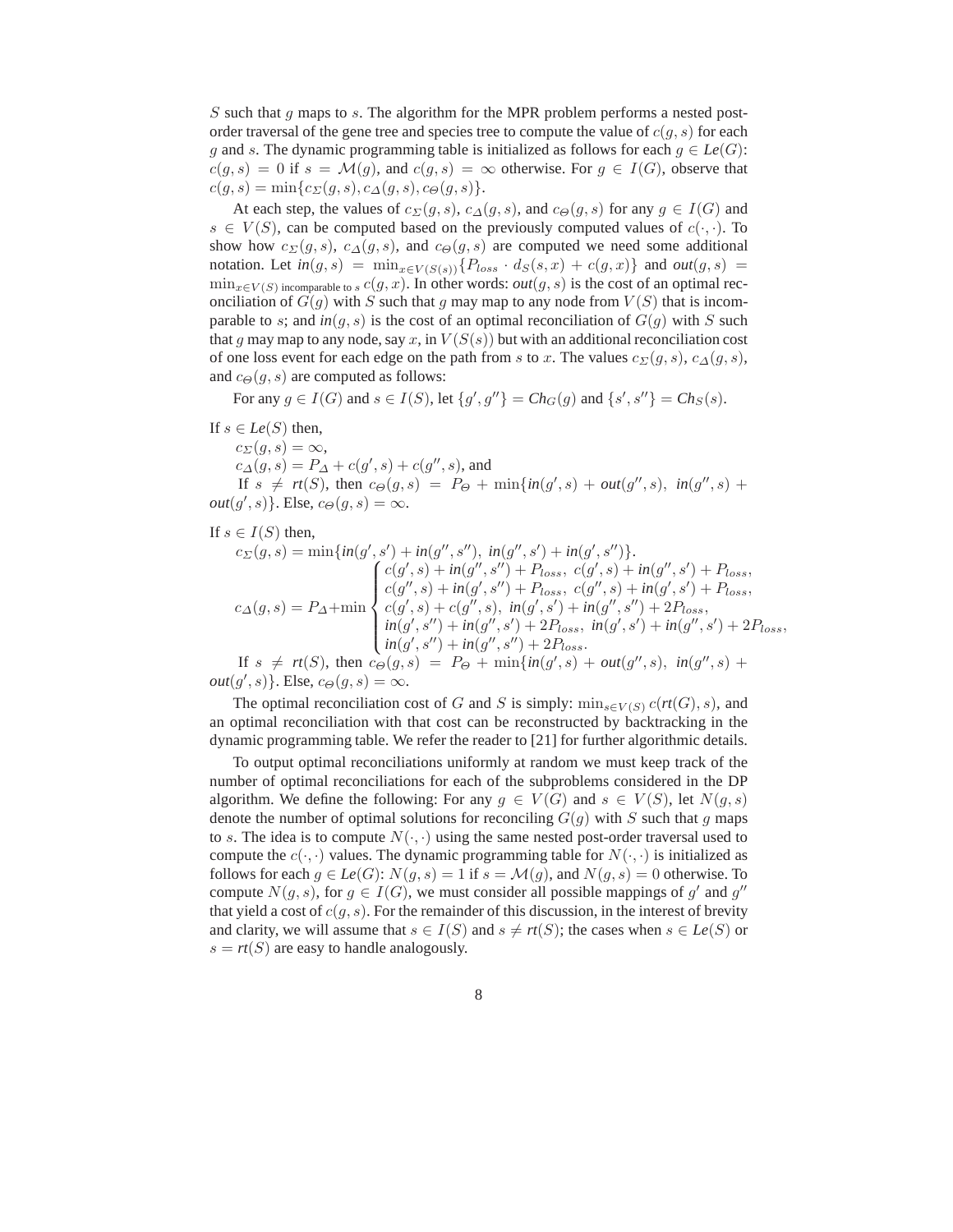Let  $a_1$  through  $a_{13}$  denote the individual expressions in the  $min\{\}$  blocks in the equations for  $c_{\Sigma}(g, s)$ ,  $c_{\Delta}(g, s)$ , and  $c_{\Theta}(g, s)$  above. Specifically, let  $a_1$  denote  $in(g', s') + in(g'', s''), a_2$  denote  $in(g'', s') + in(g', s''), a_3$  through  $a_{11}$  denote the nine expressions in the min{ } block for  $c_{\Delta}(g, s)$ , and  $a_{12}$  and  $a_{13}$  denote the two expressions in the min{ } block for  $c_{\Theta}(g, s)$ . Each of these  $a_i$ 's represents a certain cost, which we denote by  $c(a_i)$ , and a certain number of optimal reconciliations, which we denote by  $N(a_i)$ . Furthermore, let  $b_i$ , for  $1 \leq i \leq 13$ , be binary boolean variables associated with the  $a_i$ 's such that  $b_i = 1$  if  $a_i$  yields the minimum cost  $c(g, s)$ , and  $b_i = 0$  otherwise. Specifically, for  $i \in \{1, 2\}$ ,  $b_i = 1$  if and only if  $c(a_i) = c(g, s)$ ; for  $i \in \{3, ..., 11\}$ ,  $b_i = 1$  if and only if  $c(a_i) + P_\Delta = c(g, s)$ ; and for  $i \in \{12, 13\}$ ,  $b_i = 1$  if and only if  $c(a_i) + P_{\Theta} = c(g, s)$ . Then, we must have:

$$
N(g, s) = \sum_{i=1}^{13} b_i \times N(a_i).
$$

Next, we show how to compute  $N(a_i)$  for any i for which  $b_i = 1$ . Observe that each  $a_i$  has one term involving  $g'$  and one term involving  $g''$ . These terms take one of the three forms:  $c(\cdot, \cdot)$ ,  $in(\cdot, \cdot)$ , or  $out(\cdot, \cdot)$ . These terms, involving g' and g'', can be viewed as representing the choice of optimal mappings for  $g'$  and  $g''$ , respectively. For instance,  $c(g', s)$  implies that g' must map to s,  $in(g', s)$  implies that g' may map to any node  $x \in V(S(s))$  for which  $(P_{loss} \cdot d_S(s, x) + c(g', x))$  is minimized (recall the definition of  $in(\cdot, \cdot)$ ), and  $out(g', s)$  implies that g' may map to any node  $x \in V(S)$  that is incomparable to s, for which  $c(g', x)$  is minimized. Based on this observation, for any given  $a_i$ , we can compute a set of optimal mappings for  $g'$ , which we will denote by  $X'$  and a set of optimal mappings for  $g''$ , which we will denote by  $X''$ . The value of  $N(a_i)$  can then be computed as follows:

$$
N(a_i) = \left(\sum_{x \in X'} N(g', x)\right) \times \left(\sum_{x \in X''} N(g'', x)\right).
$$

The equations for  $N(q, s)$  and  $N(a_i)$  above make it possible to compute the value  $N(q, s)$  for each  $q \in I(G)$  and  $s \in V(S)$  by using the same nested post-order traversal that is used for computing the values  $c(\cdot, \cdot)$ . Once all the  $c(\cdot, \cdot)$  and  $N(\cdot, \cdot)$  have been computed, an optimal reconciliation itself can be built by backtracking through the dynamic programming table. To ensure that reconciliations are generated uniformly at random the idea is to make the choice of mapping assignments based on the number of optimal solutions contained within each choice. For instance, if a node q has already been assigned a mapping, its two children  $g'$  and  $g''$  must be assigned mappings jointly based on their joint probability mass. In the interest of brevity, further technical and algorithmic details, as well as a formal proof of correctness, are deferred to the full version of this paper.

It is not hard to implement this algorithm for uniformly random sampling in  $O(mn^2)$ time, where  $m$  and  $n$  denote the size of the gene tree and species tree respectively. This is only a factor of n slower than the fastest known algorithm for the MPR problem [21]. Our implementation of this random sampling algorithm will be made available as part of the next version of the RANGER-DTL software package [21].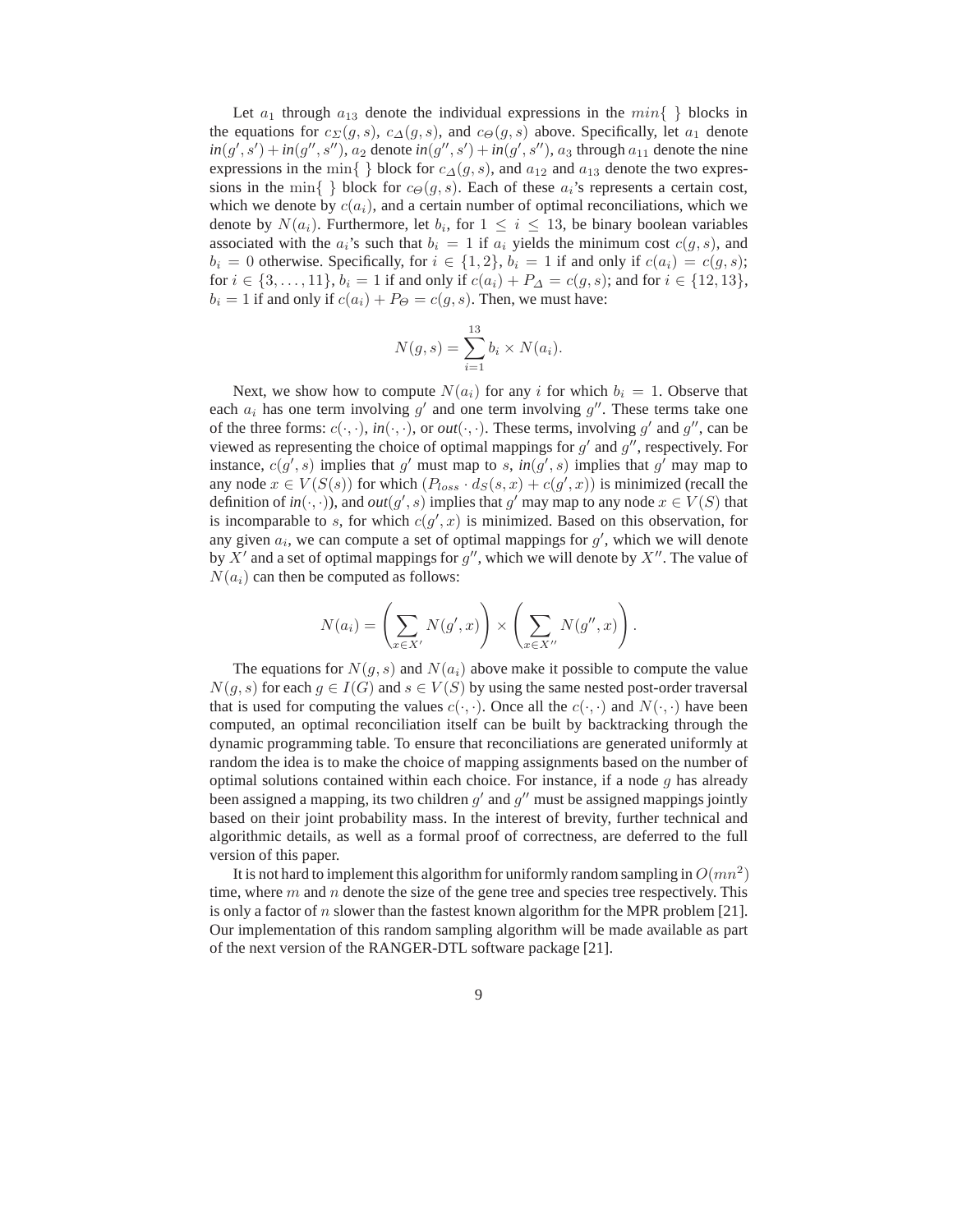# **5 Exploring the space of optimal reconciliations**

We applied our method to the biological dataset to understand the space of optimal reconciliations for the gene trees in this dataset. As before, we used event costs  $P_{\Delta} = 2$ ,  $P_{\Theta} = 3$ , and  $P_{loss} = 1$  for this analysis. For this study, we focused on understanding how similar the different optimal reconciliations are to each other. To that end, we used our algorithm to sample 500 optimal reconciliations for each gene tree, and wrote a program that reads in these samples and summarizes them as follows: For each internal node in the gene tree we (i) consider the fraction of times that node is mapped to the different nodes of the species tree, and (ii) consider the fraction of times that node is labeled as a speciation, duplication, and transfer event. We used this to investigate the stability of the embedding of the gene tree into the species tree (i.e., the stability of gene node mappings), and the stability of event assignments for the internal nodes of the gene tree.

We first checked to see how stable the gene node mappings were across the internal nodes in all the 4699 gene trees. Figure 3(a) shows the results of this analysis. Overall, we observed that mappings tended to be fairly well conserved across the different multiple optima. For instance, we observed that 73.15% of the internal gene tree nodes had the same mapping across all 500 samples. Recall that only 17% of the gene trees have a unique solution. We also repeated this analysis for event assignments and these results are also shown in Figure 3(a). Amazingly, we observed that 93.31% of the nodes had a consistent event assignment across all 500 samples. This suggests that event assignments tend to be highly conserved across the different multiple optima. Thus, even in those instances where there are many different optimal reconciliations it should be possible to confidently assign event types to most internal nodes of the gene tree (even though the mappings of the nodes themselves may not be consistent across the different multiple optima)). This has important implications for understanding gene family evolution, since the inference of orthologs, paralogs, and xenologs depends only on the event assignments for gene tree nodes.

In practice, users are often interested in analyzing the evolutionary history of a specific gene family. We thus asked the following question: Given a gene tree from the biological dataset, what fraction of its nodes can be expected to have (i) a consistent mapping, and (ii) a consistent event assignment, across all 500 samples. Figure 3(b) shows the results of this analysis. The results show that for most gene trees, event assignments are completely consistent across all samples for most of their internal nodes. For instance, we observed that 60.2% of the gene trees have a consistent event assignment for all of their internal nodes, and almost all gene trees had a consistent event assignment for at least half of their internal nodes. As we observed before, gene tree node mappings tend to be more variable, but still, over 91% of the gene trees had a consistent mapping for at least half of their internal nodes. We also tested to see if there was a correlation between the number of optimal reconciliations for a gene tree and fraction of its internal nodes with consistent mappings or consistent event assignments. To our surprise, we found no correlation (results not shown).

Our analyses above show that, even in the presence of multiple optimal reconciliations, most aspects of the reconciliation are highly conserved across the different multiple optima.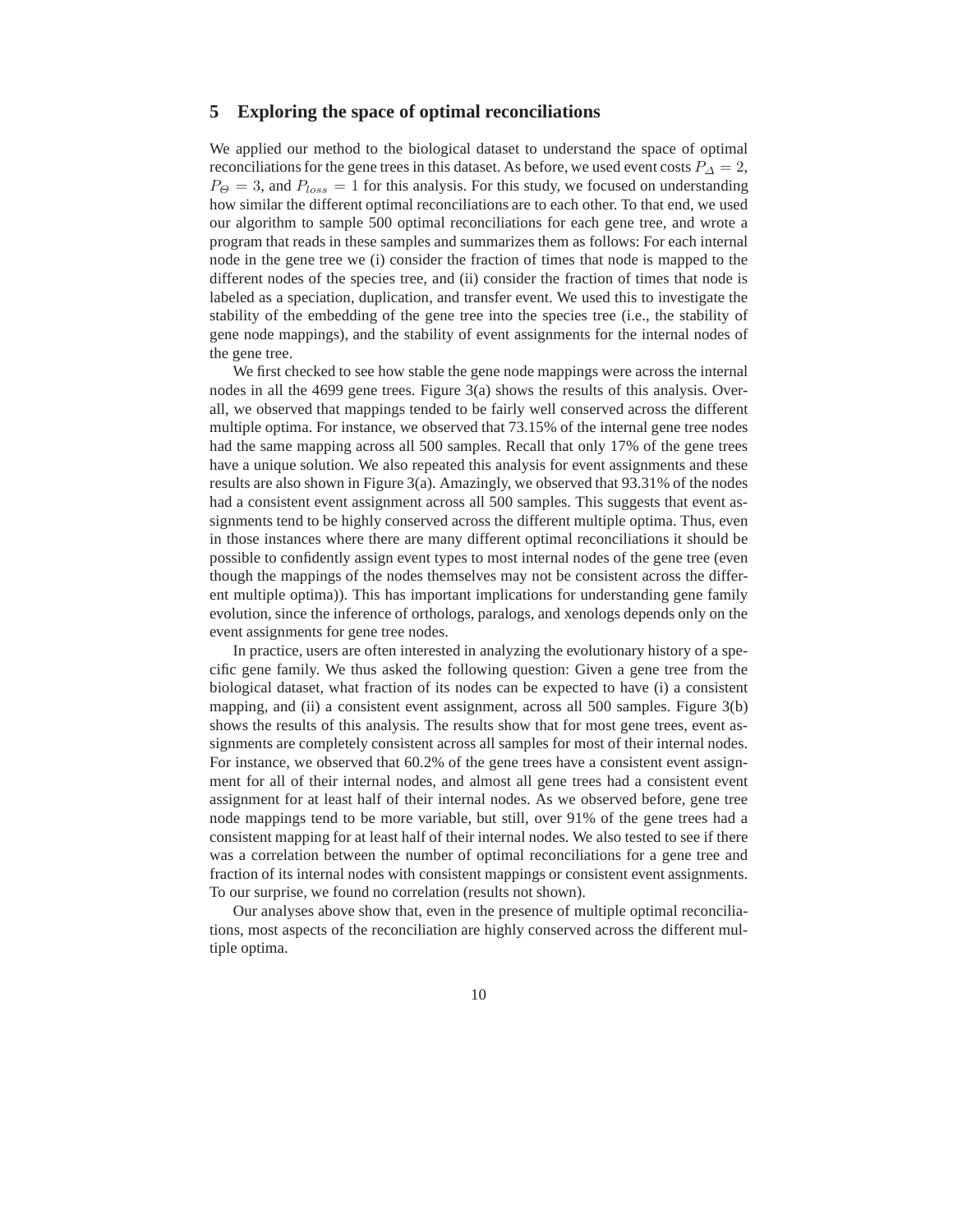

**Fig. 3. Stability of mappings and event assignments.** The plot in part (a) shows the fraction of internal nodes from the 4699 gene trees that have the same mapping or the same event assignment across at least a certain fraction of the 500 samples. The plot in part (b) plots the fraction of the 4699 gene trees that have at least a certain fraction of their nodes with a consistent mapping or a consistent event assignment across all 500 samples.

# **6 Application to understanding sensitivity to event costs**

The ability to explore the space of multiple optimal reconciliations makes it possible to study the effect of using different event costs on the reconciliation. For instance, one can compare if the mapping or event assignments that are consistent across the multiple optima for a particular event cost assignment are also consistent across a different event cost assignment. Similarly, if one is unsure of which event cost assignment to use, one can try out all the different event costs, compute a set of random samples for each event cost assignment, and aggregate the samples from all event cost assignments into a single analysis to understand which aspects of the reconciliation are conserved across the different event cost assignments.

We performed a preliminary study of the effect of using different event costs on the analysis of the biological dataset. Recall that our default event costs are  $P_{\Delta} = 2$ ,  $P_{\Theta} = 3$ , and  $P_{loss} = 1$ . For this study, we kept  $P_{loss} = 1$ , but considered the following combinations of the duplication and transfer costs: (i)  $P_{\Delta} = 2$ ,  $P_{\Theta} = 4$ , (ii)  $P_{\Delta} = 2$ ,  $P_{\Theta} = 2$ , (iii)  $P_{\Delta} = 3$ ,  $P_{\Theta} = 3$ , and (iv)  $P_{\Delta} = 1$ ,  $P_{\Theta} = 1$ . We computed 100 random samples for each setting of event costs. For our preliminary analysis, we asked the following question: What fraction of the gene tree nodes with consistent mappings (event assignments) under the default costs also have the same consistent mappings (resp. event assignments) under the alternative event costs? The results of this analysis for the four combinations of event costs listed aboveare as follows: For mappings, the fractions are 94%, 83.38%, 92.04%, and 63.97%, respectively. And, for event assignments, the fractions are 92.06%, 91.52%, 96.07%, and 80.37%, respectively. As the analysis indicates, consistent mappings and event assignments tend to be well conserved even when using different event costs. Even with the rather extreme event costs of  $P_{\Delta} = P_{\Theta} = P_{loss} = 1$ , almost 64% of the consistent mappings and over 80% of the event assignments are conserved. We defer a more detailed analysis of the differences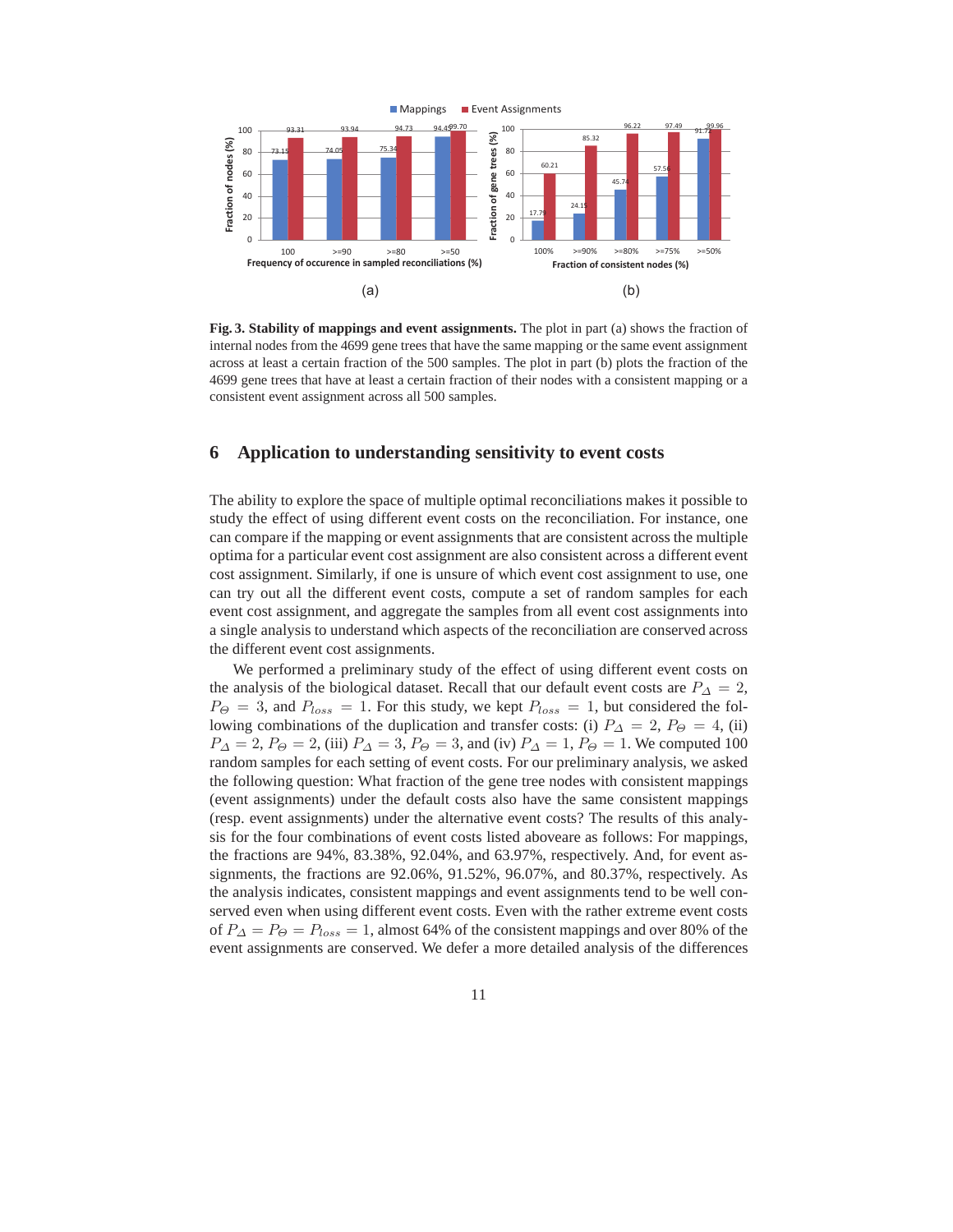in the space of optimal reconciliations for the different event cost assignments to the full version of the paper.

# **7 Conclusion**

In this work, we have presented an efficient and scalable approach for the problem of multiple optimal DTL-reconciliations. Our approach is based on random sampling and we show how to sample the space of optimal reconciliations uniformly at random efficiently in  $O(mn^2)$  time per sample. The sampling based approach makes it possible for users to explore the space of optimal reconciliations and to distinguish between stable and unstable parts of the reconciliation. This approach also allows users to investigate the effect of using different event costs on the reconciliation. Our analysis of the biological dataset provides the first real insight into the space of multiple optima and reveals that many, if not most, aspects of the reconciliation remain consistent across the different multiple optima and that these can be efficiently inferred. We believe that this work represents an important step towards making DTL-reconciliation a practical method for understanding gene family evolution.

Many aspects of the space of optimal reconciliations remain to be explored. For instance, it would be interesting to investigate why so many of the input instances have millions (and more) of multiple optima. In this work we did not consider the effect of alternative optimal gene tree rootings on the reconciliation space and we would like to study this further. The ability to handle multiple optima also enables the systematic evaluation of the accuracy of DTL-reconciliation at inferring evolutionary history correctly and we plan to pursue this further. Similarly, we only performed a very preliminary study of the effect of different event costs and it would be instructive to study this more thoroughly.

**Funding:** This work was supported by a National Science Foundation CAREER award 0644282 to MK. National Institutes of Health grant RC2 HG005639 to M.K., and National Science Foundation AToL grant 0936234 to E.J.A. and M.K.

#### **References**

- 1. Storm, C.E.V., Sonnhammer, E.L.L.: Automated ortholog inference from phylogenetic trees and calculation of orthology reliability. Bioinformatics **18**(1) (2002) 92–99
- 2. Koonin, E.V.: Orthologs, paralogs, and evolutionary genomics. Annual Review of Genetics **39**(1) (2005) 309–338
- 3. Wapinski, I., Pferrer, A., Friedman, N., Regev, A.: Natural history and evolutionary principles of gene duplication in fungi. Nature **449** (2007) 54–61
- 4. van der Heijden, R., Snel, B., van Noort, V., Huynen, M.: Orthology prediction at scalable resolution by phylogenetic tree analysis. BMC Bioinformatics **8**(1) (2007) 83
- 5. Vilella, A.J., Severin, J., Ureta-Vidal, A., Heng, L., Durbin, R., Birney, E.: Ensemblcompara genetrees: Complete, duplication-aware phylogenetic trees in vertebrates. Genome Research **19**(2) (2009) 327–335
- 6. Sennblad, B., Lagergren, J.: Probabilistic orthology analysis. Syst. Biol. **58**(4) (2009) 411– 424